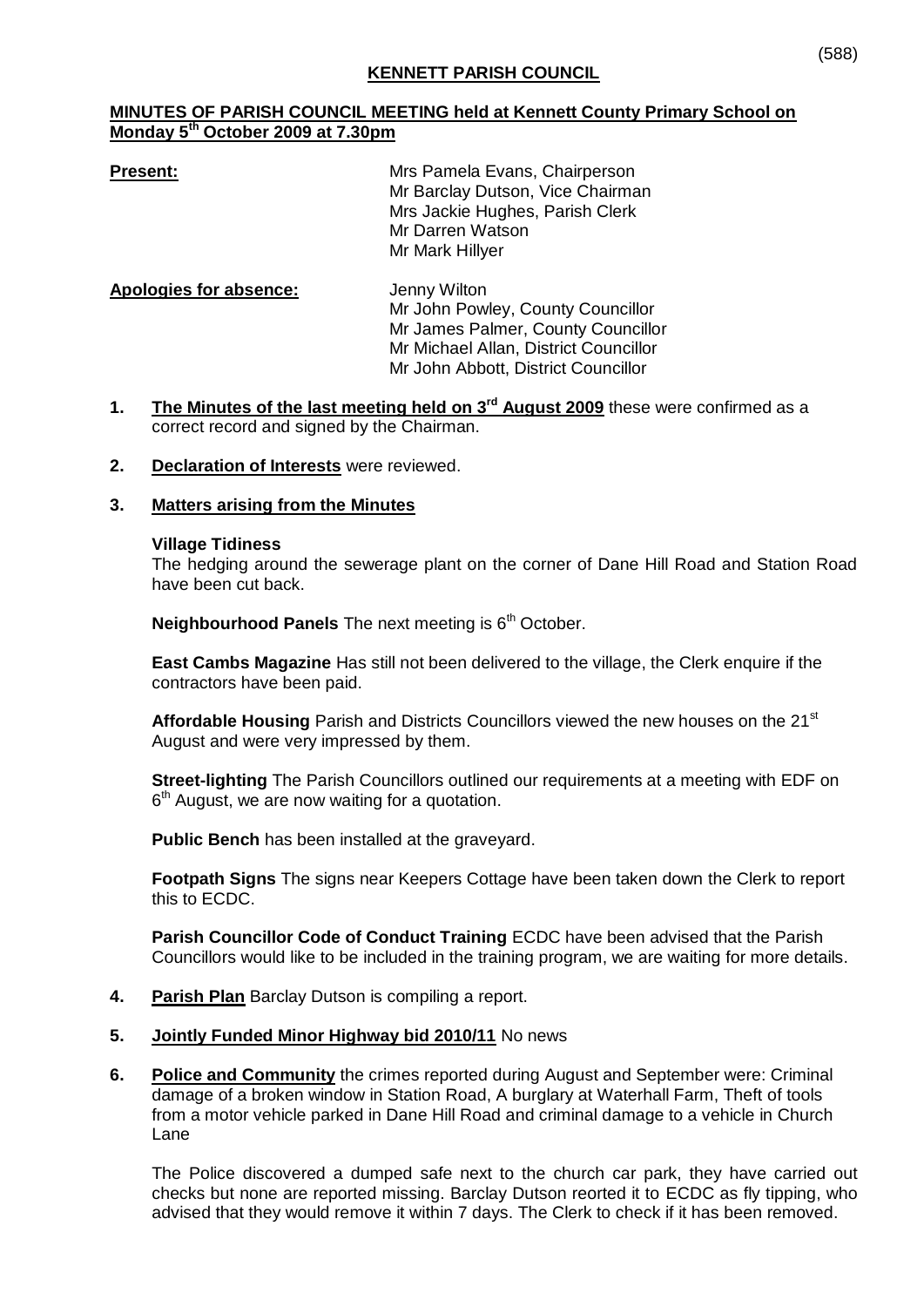# **7. Accounts for payment**

| A Osborne - Lay flat headstone     | £30.00 |
|------------------------------------|--------|
| Anglian Water – Church water rates | £25.70 |

No transfer is required.

The 2<sup>nd</sup> half of the precept has been received.

The Parish Council agreed to increase the precept by 3% for 2010/11 together with the inclusion of the new houses it was estimated this would be £6420

The new bank mandate will be completed at the next meeting.

## **8. Planning matters**

| 09/00518/FUL  | Single storey extension to the rear<br>3 Kennett Cottages, Dane Hill Road                                                                                                                                                            | Approved                  |
|---------------|--------------------------------------------------------------------------------------------------------------------------------------------------------------------------------------------------------------------------------------|---------------------------|
| 09/00247/FUL  | Change of Use to B2 (including revised parking scheme),<br>construction of pre-fabricated building, alterations to existing<br>unit including addition of dust extractor. RETROSPECTIVE<br><b>Banks Mill 73 Station Road Kennett</b> | No objections<br>Approved |
| 09/00652/FUL  | To replace the existing drywell cover at Kennett Pumping<br><b>Station Dane Hill Road Kennett</b>                                                                                                                                    | No objections             |
| E/03014/09/CM | Variation of conditions 12 & 13 of planning application<br>E/03011/05/CM to permit HCVs to leave the quarry from 6am<br>(instead of 7am) on weekdays<br>Land at Kennett Hall Farm Dane Hill Road Kennett                             | Object                    |
|               | Object strongly on the grounds of traffic and neighbour amonities. The Clerk to also advise CCC                                                                                                                                      |                           |

Object strongly on the grounds of traffic and neighbour amenities. The Clerk to also advise CCC that there have been HGV movements from the site during the last 2 weeks at 5.30am and that the Dane Hill Road access point has been reopened.

## **9. Matters Raised by Councillors**

Darren Watson advised the Parish Council of complaints from Parishioners about light pollution from St Nicholas Close. There are 6 street-lamps and all the porch lights are on from dusk till dawn. The Clerk is to ask Hastoe Housing if the voltage can be lowered. Mark Hillyer pointed out that there is a large gap in the hedgerow that has not been reinstated yet, the Clerk to follow this up also.

Barclay Dutson advised the Parish Council that the website had 1600 hits during September.

Darren Watson asked why the school safety measures were not in place yet, we had been told by CCC that it should be completed during the school summer holidays. The Clerk is to ask CCC for an update.

The Clerk is to order the Poppy Wreath.

## **10. Correspondence and Other Matters**

Cambs ACRE – Community Magazine – Barclay Dutson to review

Cambs ACRE – Cambridgeshire ACRE Impact Report 2008/09 – Barclay Dutson to review

CCC – Parish Councils – Have your say on growth and development in Cambridgeshire – The Clerk to complete